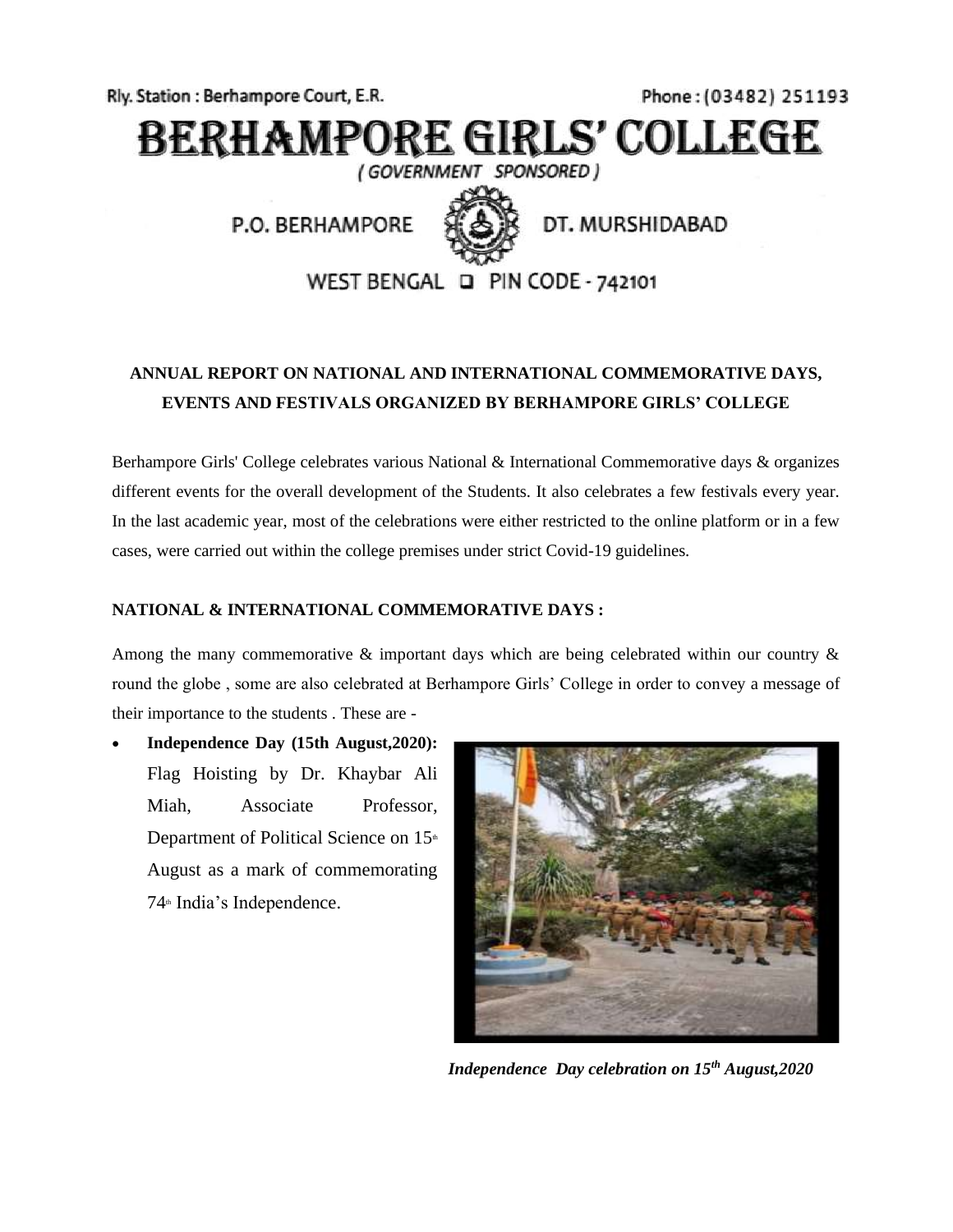- **Teacher's Day celebration ( 5th September,2020)**: Teachers' Day Celebration and "Prof. Amiya Rao-Priti Gupta-Rezaul Karim  $8<sup>m</sup>$  Annual Memorial Lecture" on "*Akshay Kumar Dutta's Bicentennial Observance and His Ideas on Science and Culture*" organized online by Berhampore Girls' College On the Solemn Occasion of the Birthday of Dr. Sarvepalli Rahakrishnan on  $5<sup>th</sup>$  September 2020. The web link of this programme is -*<https://youtu.be/R3-D8vBQzGc>*
- **Birthday Celebration of Netaji Subhas Chandra Bose (23rd January,2021):** Online Special Lecture organized by Department of History, Berhampore Girls' College entitled "Bharater Sadhinata Sangrame Netaji Subhas Chandra Basur Abodan: Ekti Oitihashik Mulyayan" on 28<sup>th</sup> January 2021. The Speaker was Prof Suchibrata Sen, Former Professor, Department of





History, Visva-Bharati. The web link of this Programme is *-<https://youtu.be/YDp2--rXcg8>*

• **College Foundation Day (24th January,2021):**

As 2020 was the Platinum Jubilee Year, there was a planning for a grand celebration throughout the year including Seminars, Exhibitions, Awareness Programmes, Aiding the Self -Help groups etc. but due to the pandemic only a few webinars could be conducted along with the celebration on  $24<sup>th</sup>$ 



January, 2021. However a series of webinars have been conducted as a part of celebration of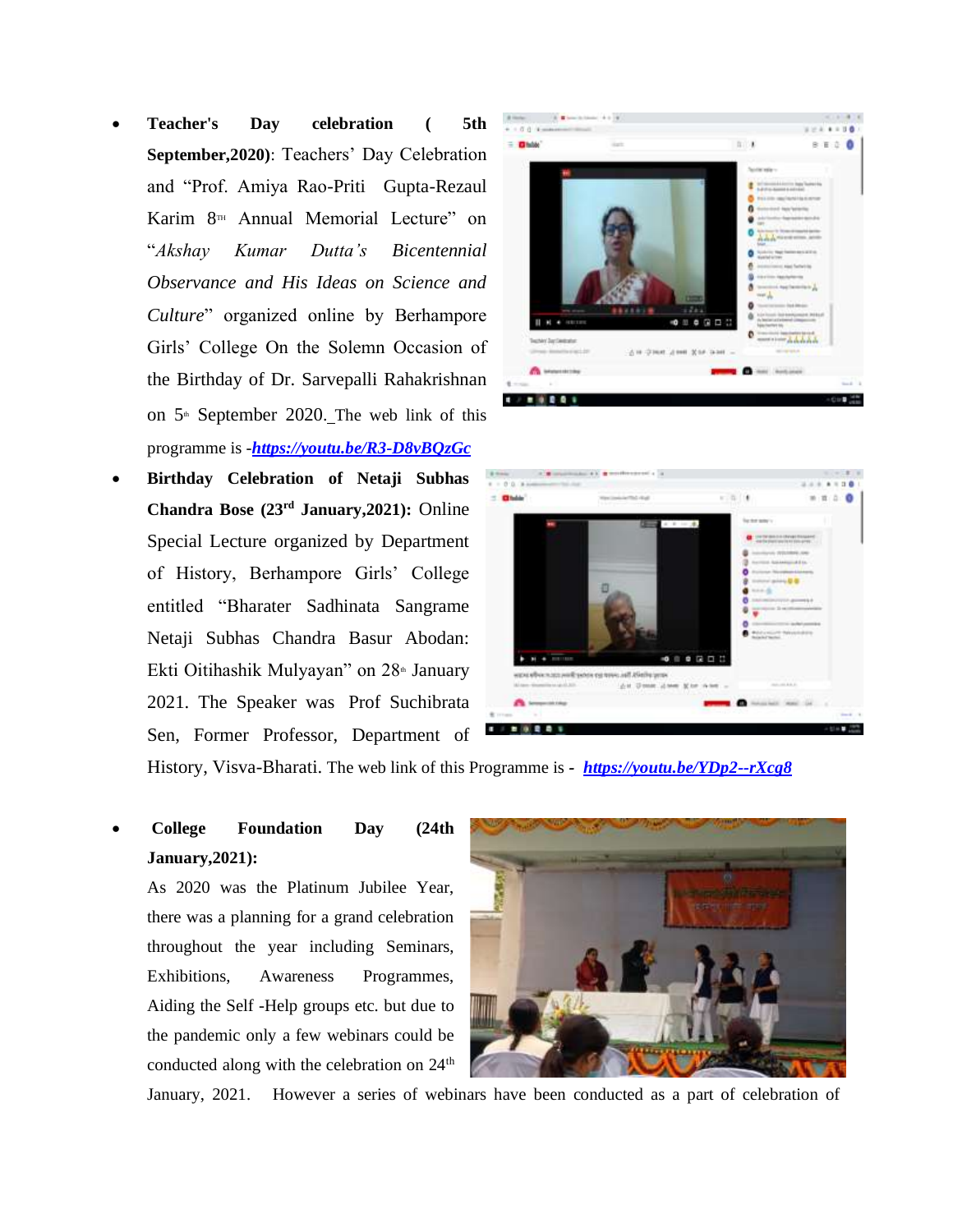College Foundation day. These includes:

- ➢ One Day National Webinar On The Solemn Occasion of the Observance of Platinum Jubilee entitled: "Looking and Moving Beyond Covid-19: A Socio-economic and Academic Appraisal" organized by the Internal Quality Assurance Cell on  $11^{\circ}$  July 2020<https://youtu.be/hwuIYg2MMTk>
- ➢ On the Solemn Occasion of the Observance of Platinum Jubilee, the IQAC, Berhampore Girls' College organized Special Lecture on "Sub-regions and A Region: Sub-regional Profiles of the Early History of Bengal (up to c. 1300 CE)" on  $4<sup>th</sup>$  June 2021. The Speaker was Prof. Ranabir Chakravarti. *<https://youtu.be/ZwqVxEhTUbY>*
- **Republic Day Celebration (26th January, 2021):** Flag Hoisting on 26<sup>th</sup> January 2021 on the occasion of Republic Day.



*Flag Hoisting Ceremony on 26th January,2021*

• **National Science Day Celebration (28th February,2021):** National Webinar on "Contribution of COVID-19 Vaccines" organized by National Academy of Sciences, India, (NASI), Local Chapter, Kolkata in association with Department of Physiology, Berhampore Girls' College on 28<sup>th</sup> February 2021. The Speakers were Dr. Hemanta K. Majumder, Senior Scientist Platinum Jubilee Fellow, CSIR-IICB, President, NASI Kolkata

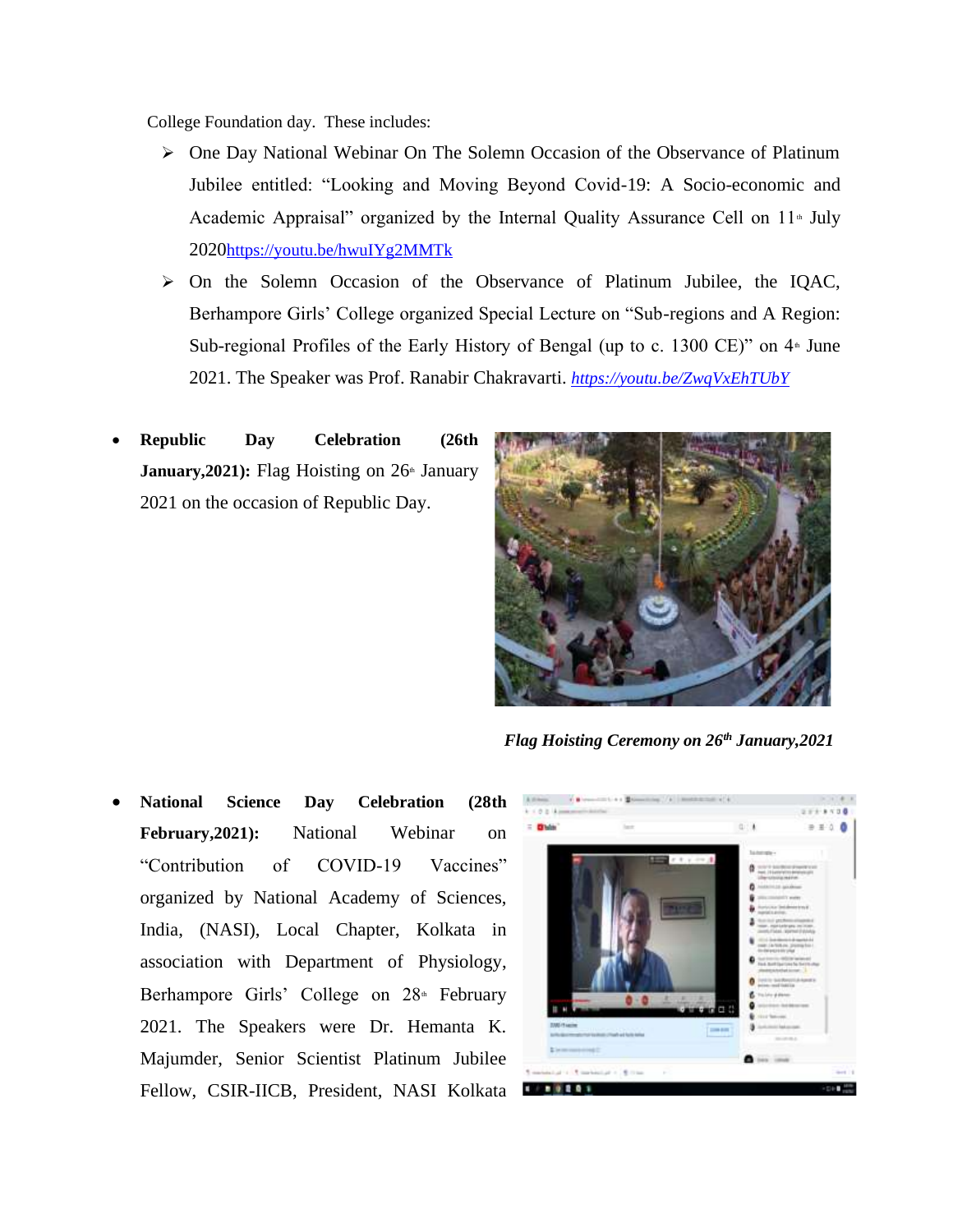Chapter and Prof Syamal Roy, J.C. Bose Fellow, Emeritus Scientist, CSIR-Indian Institute of Chemical Biology, Kolkata. ([https://www.youtube.com/watch?v=6bh41eTW4vs\)](https://www.youtube.com/watch?v=6bh41eTW4vs)

- **International Mother Language Day:** An online programme was organized by the department of Bengali on the occasion of *Bhasa Dibos* on 21st Feb (…[https://meet.google.com/toa-axhi](https://meet.google.com/toa-axhi-qyb)[qyb](https://meet.google.com/toa-axhi-qyb))
- World Health Day (7<sup>th</sup> April,2021): Berhampore Girls' College Under the Guidance of IQAC, Berhampore Girls' College Online observance of World Health Day on 7<sup>th</sup> April 2021 by Behampore Girls' College. The Speaker was Dr. Kunal Sarkar, Director, Medica Superspeciality Hospital, Kolkata.

## • **World Environment Day (5th June,2021):**

On the Auspicious Occasion of World Environment Day 2021, Observance of Tree Plantation Festival on  $5<sup>th</sup>$  June 2021 by Berhampore Girls' College. Moreover, the Department of Environmental Science, Berhampore Girls' College under the Guidance of IQAC organized a Special Lecture on Emerging Challenges in Environment: Think Globally Act Globally on  $5<sup>th</sup>$  June 2021. The Speaker was Prof. Aniruddha Mukhopadhyay,

Senior Professor, Department of Environmental Science, University of Calcutta. The major theme was "Ecosystem Restoration". The web link of the programme is *<https://youtu.be/968VGKw4Px0>*. Cadets of NCC of our college also celebrated world environment day on the virtual mode The web link of the programme is

[\(https://www.youtube.com/watch?v=JJF1TNaEqjg\)](https://www.youtube.com/watch?v=JJF1TNaEqjg)



*Plantation by Faculty members of Department of Botany on 5th June,2021*

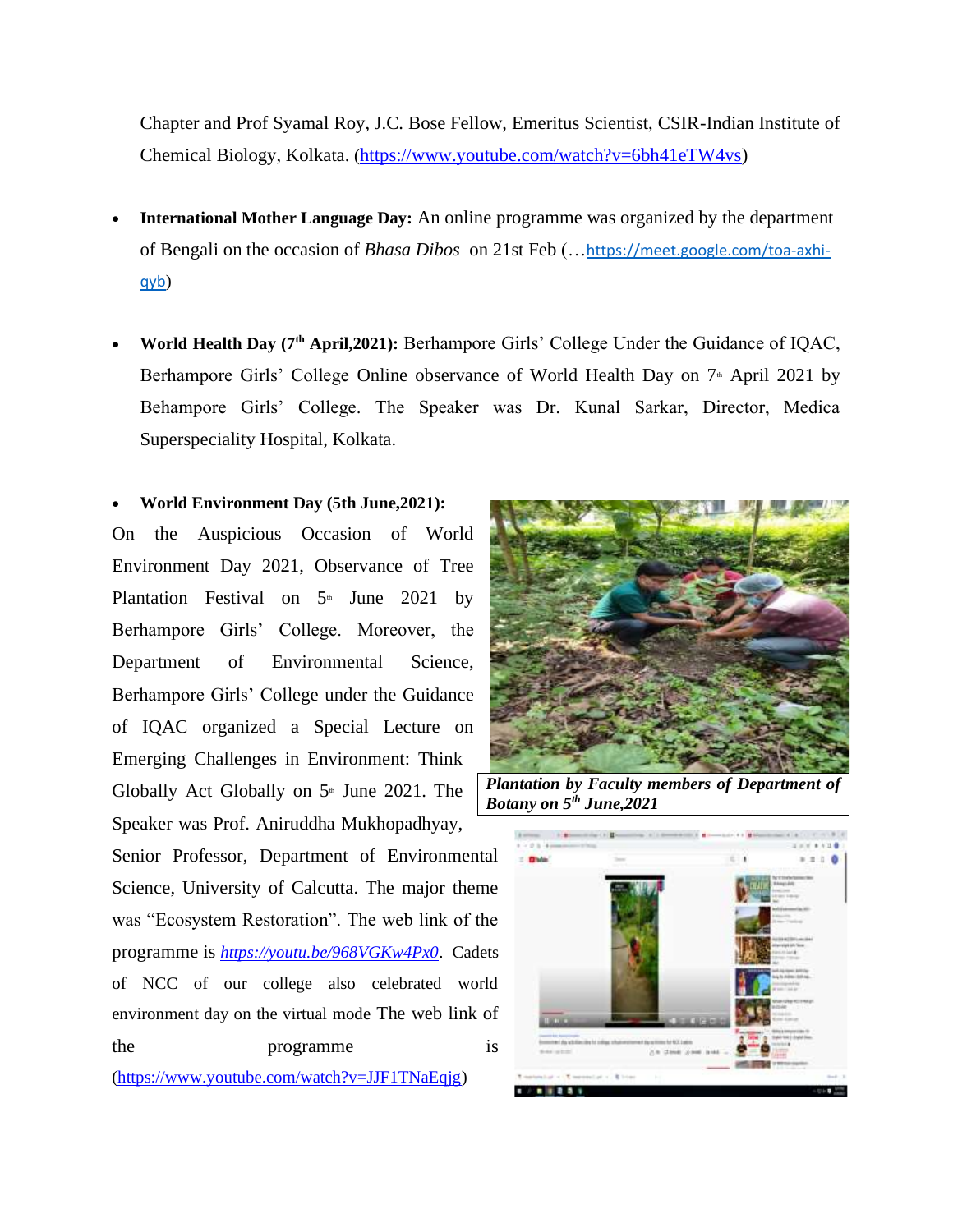• **International Yoga Day (21st June,2021):** On the Occasion of International Yoga Day, Three Day Vitual Yoga Training Programme on Yoga For Peace and Harmony organized by the Department of Physical Education, Berhampore Girls' College Under the Guidance of IQAC, Berhampore Girls' College from  $21<sup>st</sup>$  to  $23<sup>st</sup>$  June 2021. The web link of the programme is



<https://www.youtube.com/watch?v=fmqRAnKbgRI>

#### **FESTIVALS:**

India being a land of festivals, Government & the Institution declares holidays on most of the festivals. Berhampore Girls' College celebrates Saraswati Puja within the college premises & all the staff & students participate wholeheartedly, irrespective of caste & religion.

The Saraswati Puja is celebrated by the students under the guidance of *Saraswati Puja Committee*. The Saraswati Puja Committee makes arrangement of decoration, bhog-prasad, other rituals and the students actively participate in the whole arrangement with great vigour. *Alpana* (Rangoli) and *Diya decoration* are the integral part of this Puja and visitors from the whole town come to behold these.

• **Saraswati Puja:**



*Different Events of Saraswati Puja*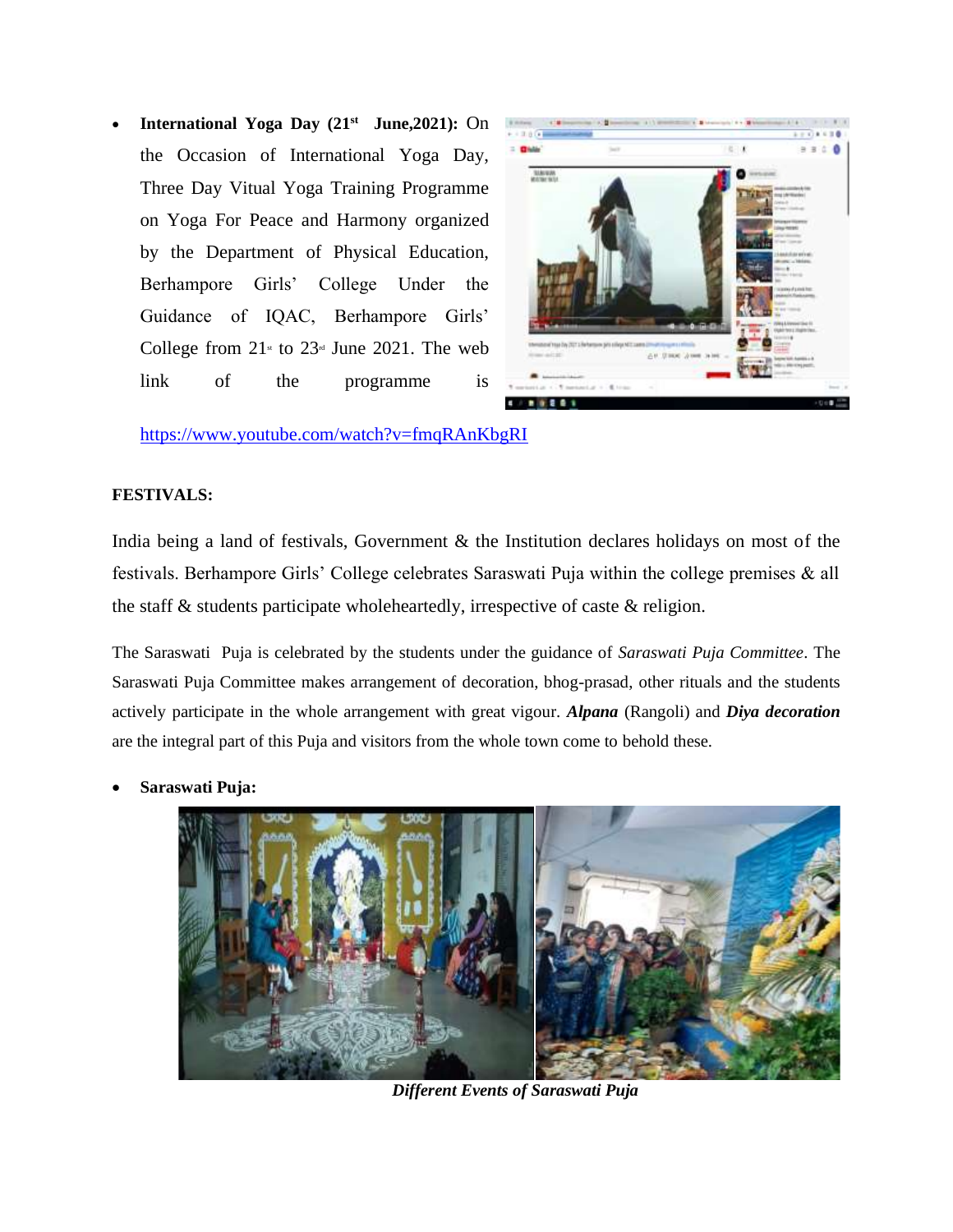#### **EVENTS**:

Every year numerous events are celebrated such as Music, Recitation, Wall Magazine, Extempore, Essay writing competition, interdepartmental Quiz competition, Debate competition, annual sports, cultural program (*Anandan*), Freshers' Welcome, Farewell. But due to the pandemic situation only a few programs could be conducted online. However, a blood donation camp was organized during the year. Under the umbrella of NSS unit of the college an extension outreach program was organized entitled *Manusher Sathe*, *Manusher Pashe*. The list of events conducted during the academic year is appended below:

- One Day State Level Webinar entitled "Library Resources for Educational Institutions During COVID-19: Adventurous Journey" organized by Berhampore Girls' College Library on 15<sup>th</sup> July 2020 [\(https://www.youtube.com/watch?v=Xo-eJL7HmbA\)]((https:/www.youtube.com/watch?v=Xo-eJL7HmbA).
- One Day International Webinar entitled "Unish Shataker Banglay Nari Sikha o Nari Pragati" organized by the Department of Bengali, Berhampore Girls' College in association with Internal Quality Assurance Cell on  $28<sup>th</sup>$  July 2020. [\(https://www.youtube.com/watch?v=w\\_9HOZuO3sA\)](https://www.youtube.com/watch?v=w_9HOZuO3sA)
- Felicitation of Berhampore Girls' College on Kanyashree Day,  $14<sup>*</sup>$  August 2020 by the Office of the District Magistrate and Collector, Kanyashree Section, Murshidabad.
- Intra-College Online Drawing Competition on "Corona Otimari Janita Bartaman Paristhiti" organized by Department of Bengali, Berhampore Girls' College in association with Internal Quality Assurance Cell on 5<sup>th</sup> September 2020
- The three day national webinar on Covid 19: Fighting Together and Moving Forward, organized by the Department of Physiology, Berhampore Girls' College in association with The Physiological Society of India, Kolkata from  $25<sup>th</sup>$  September 2020 to  $27<sup>th</sup>$  September 2020 [\(https://www.youtube.com/watch?v=pPRh8waKETo\)](https://www.youtube.com/watch?v=pPRh8waKETo)
- Online Mental Awareness Program organized by NSS on  $21<sup>*</sup>$  October 2020. The speaker was Dr. Ranjan Bhattacharya, Head of the Department of Psychiatry, Murshidabad Medical College.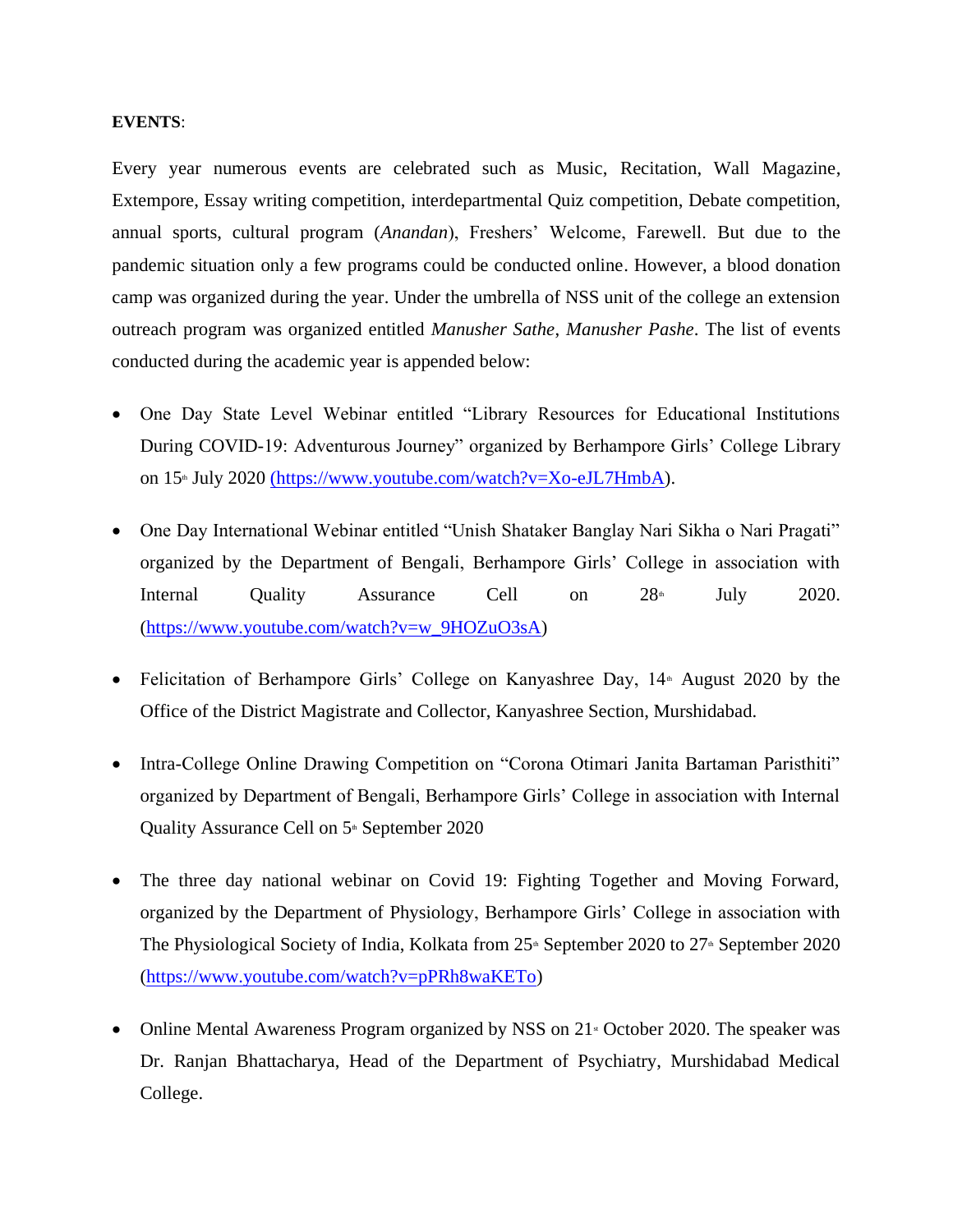- Workshop on Electoral Literacy Awareness Programme "Amar desh Amar vote" organized by Berhampore Girls' College under the guidance of District Magistrate Office, Murshidabad on  $7<sup>th</sup>$  April 2021.
- Special Meeting on development of college library organized by the Berhampore Girls' College Library and Internal Quality Assurance Cell on  $8<sup>th</sup>$  April 2021. The Speaker was Dr. Nimai Chandra Saha, Librarian, Visva-Bharati, Santiniketan.
- Online Certificate Course organized by Berhampore Girls' College for students on Value Education in collaboration with Ramakrishna Mission Vidyamandira, Belur Math from  $17<sup>th</sup>$ April 2021 to  $23<sup>nd</sup>$  April 2021.
- Six-day Online Training Program titled "Online Skill Enhancement Training in Computer Applications" organized by the Department of Computer Science, from  $11$ <sup>th</sup> June to  $17$ <sup>th</sup> June 2021.
- Online Special Lecture on "Rabindranath o Adhunikata" organized by the Department of Bengali, Berhampore Girls' College Under the Guidance of IQAC, Berhampore Girls' College on 19<sup>th</sup> June 2021. The Speaker was Dr. Pabitra Sarkar, Former VC, Rabindrabharati University, Kolkata.
- Skill Development Programme for Laboratory Attendants and Support Staff organized by IQAC, Berhampore Girls' College on 20<sup>th</sup> June 2021. The Theme was "Laboratory Safety Management System". The Speakers were Prof Bhaskar Mahanayak, Assistant Professor, Department of Zoology, Berhampore Girls' College and Dr. Nemai Saha, Assistant Professor, Department of Chemistry, Berhampore Girls' College.
- One Day State Level Webinar on "Origin of life and Origin of Green Land" organized by Department of Botany, Berhampore Girls' College Under the Guidance of IQAC, Berhampore Girls' College on  $20<sup>th</sup>$  June 2021. The Speaker was Prof. Madan Mohan Bhattacharya (Retd.), Former HOD, Dept of Botany, Presidency College. [\(https://www.youtube.com/watch?v=jM7HiJSrKUQ\)](https://www.youtube.com/watch?v=jM7HiJSrKUQ)
- A One Day Sensitization Programme organized by NSS, Berhampore Girls' College in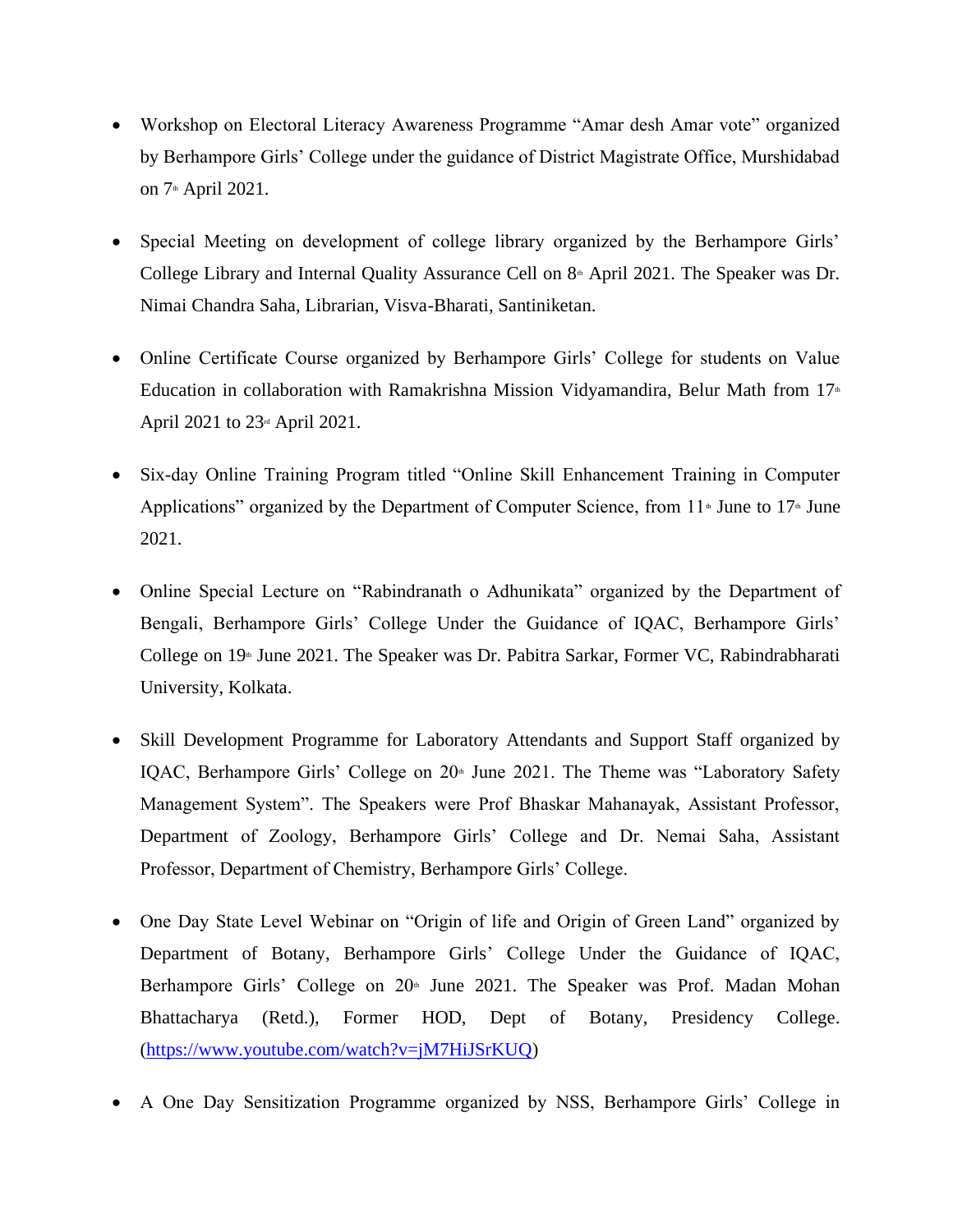collaboration with District Tobacco Control Cell on "Smoking Causes Cancer: More Than Just A Caution." 24<sup>th</sup> June 2021. The Speaker was Dr Partha Pratim Gupta, Dy CMOH, Murshidabad.

- Professional Development Programme on "Role of Teachers in Social Reconstruction" organized by IQAC, Berhampore Girls' College on  $29<sup>th</sup>$  June 2021. The Guest Speaker was Swami Shastrajnananda Maharaj, Principal, Ramakrishna Mission Resedential College, Narendrapur. [\(https://www.youtube.com/watch?v=45jCqGsquq8&t=4s\)]((https:/www.youtube.com/watch?v=45jCqGsquq8&t=4s))
- Online Workshop on SWAYAM-MOOCs oraganized by SWAYAM-MOOCs Chapter Berhampore Girls' College on 30<sup>th</sup> June 2021. The Speaker was Sri Sabuj Konar of EMRC Kolkata.
- Online Lecture Series on "In Search of an Oasis: Covid-19 and Mental Health" organized by NSS Unit, Berhampore Girls' College. The 1st lecture was held on 30<sup>th</sup> June 2021. The Speaker was Dr Tamoghna Bandhopadhyay, RMO cum Clinical Tutor, Dept of Psychiatry, Murshidabad Medical College & Hospital. The topic was Covid Related Mental Health.  $(htips://www.voutube.com/watch?v=sXjOPX<sub>4q</sub> k&t=1302s)$
- Workshop on Psychosocial Support for Covid Pandemic Condition organized by NSS Unit, Berhampore Girls' College in Collaboration with Mahatma Gandhi National Council of Rural Education (MGNCRE) on  $11 \cdot \text{July } 2021$ . The Speaker was Shrayashi Das, Consultant-SAP, Ministry of Education, Government of India.
- Five Days Long Online Workshop for the Students of Economics Honours on "Use of Excel for Statistical Analysis: Introductory Level" organized by the Department of Economics, Berhampore Girls' College from  $15<sup>th</sup>$  to  $19<sup>th</sup>$  July 2021. [\(https://www.youtube.com/watch?v=7U\\_UKcUp2g8\)](https://www.youtube.com/watch?v=7U_UKcUp2g8)
- Distribution of food at adopted villages "*Manusher Sathe, Manusher Pashe*" organized by NSS Unit, Berhampore Girls' College on 18<sup>th</sup> August 2021.
- One Day State Level Webinar on "Ethical Issues in Medical Research on Humans" organized by Department of Philosophy, Berhampore Girls' College Under the Guidance of IQAC,